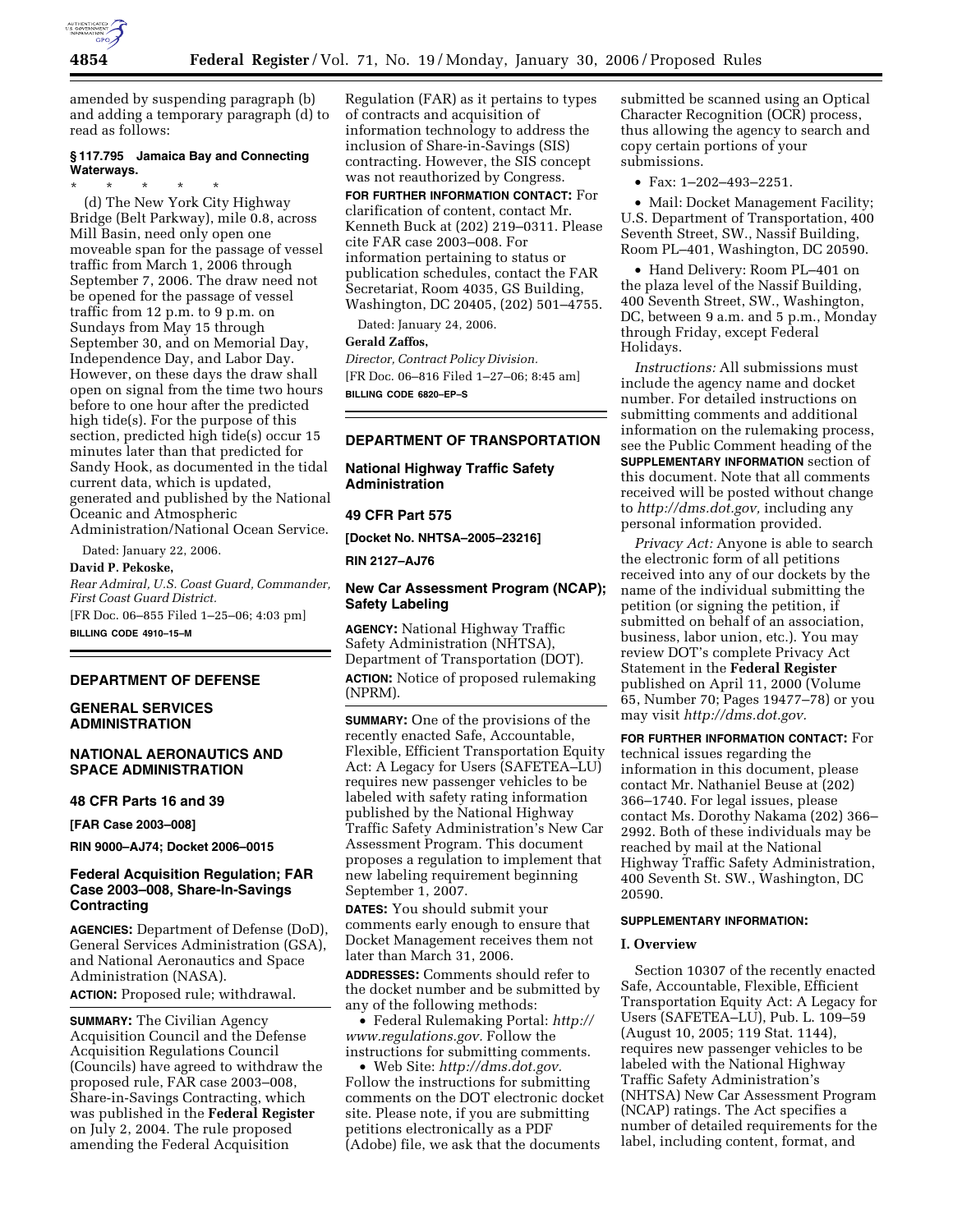location.<sup>1</sup> It also requires the Department of Transportation to issue regulations to ensure that the new labeling requirements are implemented by September 1, 2007.

This document proposes a regulation to implement the new labeling requirement. Under the proposal:

(1) New passenger vehicles must include specified NCAP information on the label required by the Automobile Information Disclosure Act (the ''Monroney label'' or price sticker);

(2) The specified information includes a graphical depiction of the number of stars achieved for each assigned safety test;

(3) Information describing the nature and meaning of the test data, and a reference to *http://www.safercar.gov* for additional vehicle safety information, is also required on the label;

(4) The label must be legible and cover at least eight percent of the price sticker label or an area with a minimum length of  $4\frac{1}{2}$  inches and a minimum height of  $3\frac{1}{2}$  inches;

(5) If a vehicle has not been tested by the agency or safety ratings have not been assigned, a statement to that effect in the appropriate rating category must be included; and

(6) Ratings must be placed on new vehicles manufactured 30 or more days after notification to the manufacturer by NHTSA of ratings for those vehicles.

#### **II. Proposed Label**

For each of the sections described herein, NHTSA will discuss the proposed safety label requirement and the corresponding rationale. However, the agency notes that given the specificity set forth by the Congress in SAFETEA–LU, there is little discretion with most aspects of the proposed label.

#### *A. Location*

The Automobile Information Disclosure Act of 1958 (AIDA), 15 U.S.C. 1231–1233, requires the affixing of a retail price sticker to the windshield or side window of new automobiles. This label, also known as the ''Monroney'' label, may also include other information, such as information about fuel economy and vehicle content. SAFETEA–LU amended section 3 of AIDA to require the label to include NCAP vehicle safety ratings published by NHTSA.

NHTSA has examined several existing Monroney labels, and recognizes that there is a limited amount of free or open space to accommodate additional

information, and that not all automobile manufacturers use the same layout for the Monroney label. Therefore, to allow manufacturers continued flexibility in designing their Monroney labels, we are not proposing a specific location on the Monroney label where the safety information (i.e., NCAP vehicle information) must be located.

#### *B. Covered Vehicles*

Under AIDA, Monroney labels are required on new ''automobiles.'' The Department of Justice (DOJ), which generally administers AIDA, has defined automobiles to include passenger vehicles and station wagons, and by extension passenger vans.2 The new safety labeling requirements apply to these vehicles, whether or not the vehicles have been rated by the agency.

To provide consumers with the largest number of comparable vehicle ratings, the agency has been testing vehicles with a gross vehicle weight rating (GVWR) of 8,500 lbs. or less.3 This is the limit in our frontal protection standard, so it has become the limit for our NCAP. Under SAFETEA–LU, the agency was also directed to provide rollover ratings for 15-passenger vans, which have a GVWR of more than 8,500 lbs. We also note that as to Federal Motor Vehicle Safety Standard (FMVSS) No. 214, the safety standard that the side NCAP test procedure is based on, the agency has proposed an upgrade that would include vehicles up to 10,000 lbs. GVWR; FMVSS No. 214 is now applicable only to vehicles up to 6,000 lbs. GVWR. While NHTSA has not yet changed its selection criteria, as test procedures are upgraded the agency could potentially test vehicles up to 10,000 lbs for side impact. Additionally, the agency posts information about the safety features of these vehicles on its Web site. As such, the agency is proposing to require all new passenger cars, multipurpose passenger vehicles (sport utility vehicles and vans) and buses with a GVWR of 10,000 lbs or less to have a section for NCAP ratings on the Monroney label, whether or not the vehicle has been tested by NHTSA.

AIDA does not require Monroney labels for pickup trucks. We note, however, that manufacturers routinely include Monroney stickers on this class of vehicle, and we anticipate that manufacturers will voluntarily include the NCAP information as well. However, since Congress did not explicitly require information to be

provided for vehicles not required to provide a Monroney Label, this notice does not propose any requirement either.

#### *C. Content*

SAFETEA–LU requires that the safety label include ''a graphic depiction of the number of stars, or other applicable rating, that corresponds to each such assigned safety rating displayed in a clearly differentiated fashion indicating the maximum possible safety rating'' for front, side, and rollover testing conducted by the agency. The statute further specifies that the label must be legible, visible, and prominent and that it contain ''information describing the nature and meaning of the crash test data presented and a reference to additional vehicle safety resources, including *http://www.safecar.gov,*'' the NHTSA safety rating Web site. Finally, with regard to content, SAFETEA–LU specifies that ''if an automobile has not been tested by the National Highway Traffic Safety Administration under the New Car Assessment Program, or safety ratings for such automobile have not been assigned in one or more rating categories, a statement to that effect'' must appear.

As will be more thoroughly discussed later, SAFETEA–LU limits the space for the NCAP label to 8 percent of the total area of the existing label or to an area with a minimum length of 41⁄2 inches and a minimum height of 31⁄2 inches. NHTSA believes it is Congress' intent to also limit the NCAP label information to only that specified in SAFETEA–LU. NHTSA thus proposes that no additional information of any kind, other than the same information provided in a language other than English, may be voluntarily provided in the NCAP label area. NHTSA does not construe the same information provided in a language other than English to be additional information.

Since 1994 the agency has used solid stars to translate vehicle test results in a format that consumers can understand, and the vehicles' rating has been displayed using a graphical depiction of the number of stars as opposed to some other method. NHTSA has conducted a substantial amount of research, and has found that consumers easily understand the graphical depiction stars.

NHTSA has also investigated various graphical displays, such as struck stars, hollow stars, and multi-colored stars, to further improve how information is displayed to consumers. The research has shown that consumers can become confused when solid stars are intermingled with different

<sup>&</sup>lt;sup>1</sup>The text of the legislation can be found in Appendix A, following the proposed regulatory text.

<sup>2</sup>See *http://www.usdoj.gov/civil/ocl/monograph*  and click on ''Automobile Information Disclosure.'' 3Additional information with regard to NHTSA's

testing practice can be found in Appendix B.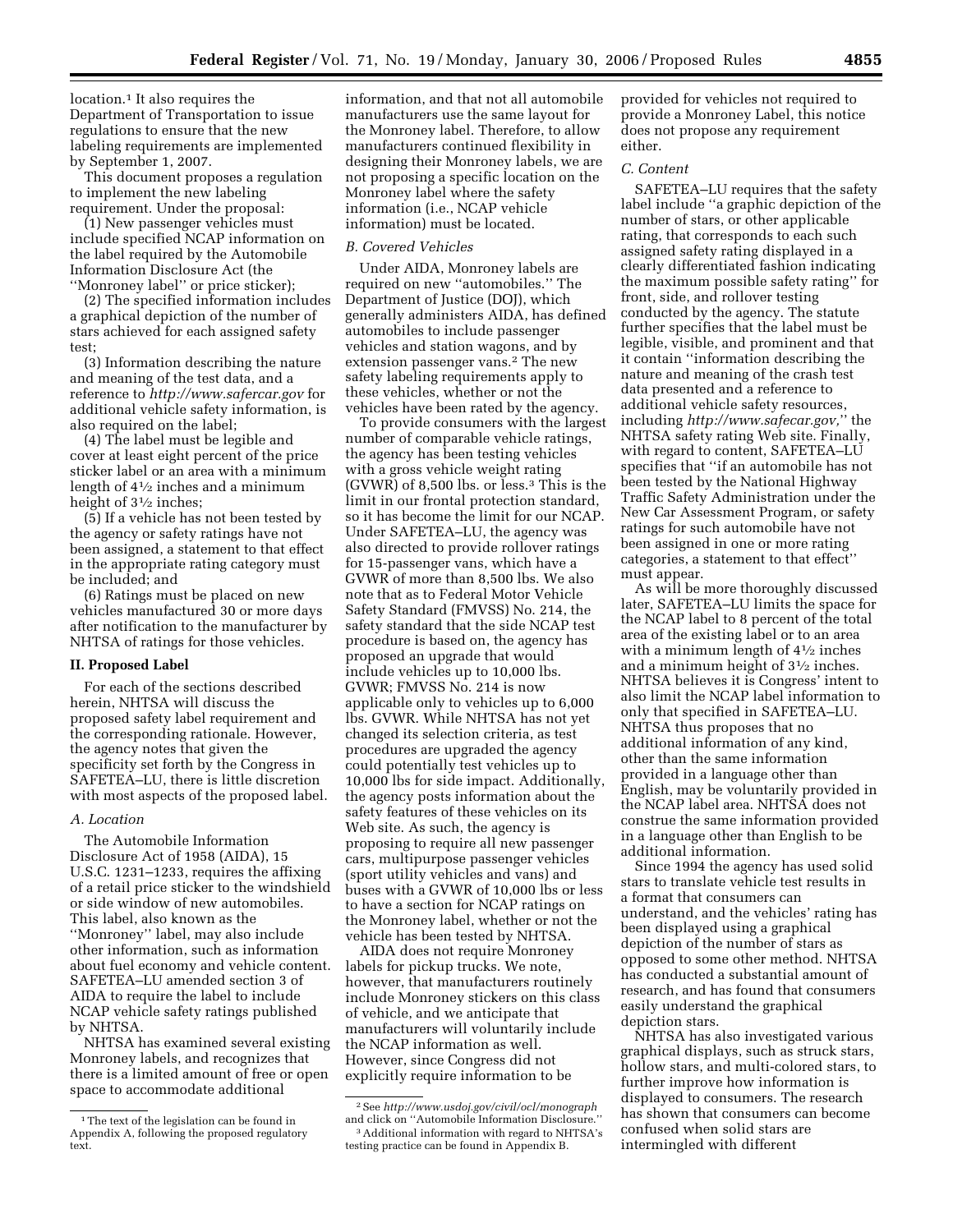representations such as struck stars, hollow stars, and the like.<sup>4</sup> NHTSA is aware that both the European and Japanese consumer information programs have used shading while intermingling solid stars with grayed out stars, on a single line, to display a vehicle's achieved star rating and the maximum possible rating. However, NHTSA is not aware of any consumer research to support this methodology.

As such, based on its previous research, NHTSA believes that the use of solid stars, by themselves, is the most effective way to display a vehicle's star rating to consumers. Therefore, the agency is proposing that the label use solid stars, in the appropriate rating category to represent a vehicle's star rating. As discussed later in this document, we are also proposing to require the label to include a statement that ''Star ratings range from 1 to 5 stars  $(\star \star \star \star \star)$  with 5 being the highest". This proposed approach would fulfill the statutory requirement that the graphic depiction of the vehicle rating be displayed in a clearly differentiated fashion while also indicating the maximum possible rating.

Because of workload limits at the available laboratories, new models selected for testing by NHTSA cannot be tested simultaneously and not all ratings can be available at the same time. As such, the agency relies on *http:// www.safercar.gov* to keep consumers informed on the current status of vehicles that will be tested and availability of new ratings as soon as they are available. The agency understands that manufacturers will not be able to keep the safety label as up to date as NHTSA can on a Web site. Therefore, the agency is proposing that the term ''Not Rated'' be used in the appropriate category until such time that a rating has been released by the agency. The term ''not rated'' will be used rather than ''not tested'' to prevent any consumer misconception that a vehicle has not been tested to ensure compliance with NHTSA's Federal Motor Vehicle Safety Standards; all applicable new vehicles must conform and certify compliance to these safety standards before they can be sold in the United States. Later in this notice, we discuss the timing for including new ratings on the Monroney label.

For the past several years, NHTSA has informed consumers of test occurrences resulting in safety concerns that are not included in the star rating. Examples of such safety concerns are high likelihoods of thigh injury, pelvic

injury, or head injury; fuel leakage; and door openings. NHTSA believes these events are significant and has conducted research on this topic to explore consumer perceptions, opinions, beliefs, and attitudes on these occurrences. When asked about how safety concerns would influence their decision, most respondents responded that ''having information about crash test anomalies is important and they would use the information to assist them in making a decision to purchase one vehicle over another.'' 5 Furthermore, the agency believes that consumers would be misled if, when shopping for a vehicle, the NHTSA Web site indicated that there was a safety concern but none appeared on the label at the point of sale. Therefore, NHTSA is proposing that when a test occurrence indicates a safety concern, the following symbol

be placed in the appropriate rating category positioned as a superscript to the right of the right-most star in the rating category.6

#### *D. Format*

SAFETEA–LU specifies that the size or area of the NCAP label must be at least ''8 percent of the total area of the existing label or an area with a minimum length of 41⁄2 inches and a minimum height of  $3\frac{1}{2}$  inches."<sup>7</sup> We are proposing to include this requirement in the regulation.

We are also proposing to require that the text be legible and in English. We note that some manufacturers may wish to also use Spanish or other languages to convey this important safety information to consumers who do not speak English or for whom English is not their first language. NHTSA is not proposing to restrict in any way a manufacturer's ability to provide NCAP information in additional languages, given that the required information is first provided in English and that the additional information does not confuse or obscure the required information in English.

NHTSA has reviewed the literature and believes that there is no single ''best'' font type for readability; therefore we are not proposing a single font type. To ensure that the label is

readable, the agency is proposing that the text ''Frontal Crash,'' ''Side Crash,'' ''Rollover,'' ''Driver,'' ''Passenger,'' ''Front Seat,'' ''Rear Seat'' and ''Not Rated,'' where applicable, the star graphic indicating each rating, as well as any text in the header and footer areas of the label have a minimum font size of 12 point. This would make the text consistent with NHTSA's Automobile Parts Content Label (49 CFR part 583), often contained on the Monroney label, which specifies a minimum font size of 12 point (see 49 CFR 583.5(d)). NHTSA is aware that the Automobile Parts Content Label also allows a minimum font size of 10 point for explanatory notes, however due to the minimum space requirements for this safety label, NHTSA is specifying that all other text or symbols on the label must have a minimum font size of 8 point. We are also proposing to require that, unless otherwise noted, the background be in a color that contrasts easily with dark text and that dark text be used. We believe that this would help to ensure a stark contrast so that the information can be easily read. From its experience in previous label rulemakings, NHTSA believes that backgrounds that are gray or are similar in contrast to black or dark text are difficult to read.

The agency is proposing to require that the safety label portion of the Monroney label be surrounded by a dark line and sub-divided into six areas described as a heading area, frontal crash area, side crash area, rollover area, general text area, and footer area. We are proposing to require that these areas be arranged such that the heading area is at the top, followed by the frontal, side, rollover, general, and footer area (at the bottom) and that the frontal, side, rollover, and general areas be separated from each other by a black line.

We believe that the dark line around the border of the label would help to distinguish the NHTSA safety information from the other information on the Monroney label. The purpose of specifying separate sub areas and separating them with a dark line would be to add clarity by grouping the applicable safety rating together with the applicable test information. We believe this would enable consumers to readily distinguish and decipher the various pieces of information being displayed on the safety label. The format of each sub area is outlined below.

#### Heading Area

The heading area would help consumers find and identify the NHTSA safety information on the Monroney

<sup>4</sup> ''Focus Groups Regarding Presentations of Crash Test Anomalies'' NHTSA–2004–19104–1.

<sup>5</sup> ''Focus Groups Regarding Presentations of Crash Test Anomalies" NHTSA-2004-19104-1.

<sup>6</sup> Detailed information concerning the specific safety rating will be published in a NHTSA press release as well as posted on the *safercar.gov* Web site.

<sup>7</sup>NHTSA believes the phrase ''existing label'' means the existing Monroney label as specified by 15 U.S.C. 1232.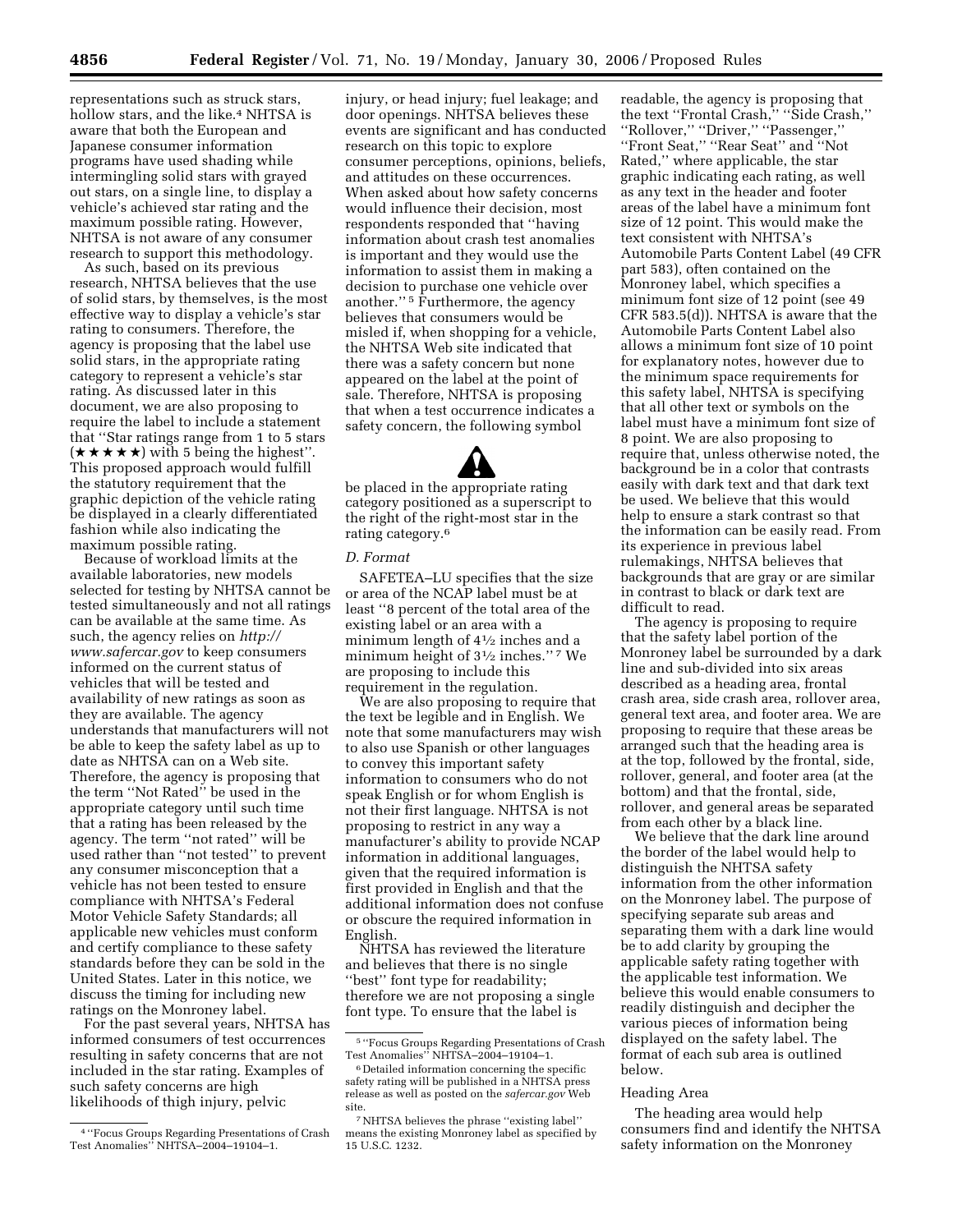label. The agency is proposing that the heading read ''Government Safety Ratings'' and to require that the heading area be printed with a dark background that easily contrasts with white lettering and that white lettering be used.

#### Frontal Area

Currently, NHTSA provides consumers with frontal crash ratings for two seating positions; the driver and the right front passenger. Ratings for each seating position are based on the combined chance of serious injury to the head and chest. On the Web site *http://www.safercar.gov,* in the agency's advertising guidelines for manufacturers, and in the agency's publication of ''Buying A Safer Car,'' the term ''Frontal Crash'' and ''Frontal Star Rating'' are used interchangeably to describe the frontal crash test results, whereas the driver and the right front passenger test positions are only referred to as ''Driver'' and ''Passenger,'' respectively.

In keeping with the existing terminology, NHTSA is proposing that ''Frontal Crash'' be used to describe the frontal crash test ratings and that ''Driver'' and ''Passenger'' be used to describe the seating positions and the applicable star rating. NHTSA believes it would be redundant to repeat the term ''Rating'' here since it is already used in the *header area.* We also believe that the term ''Frontal Crash'' is a more general term and more appropriate than ''Frontal Star Rating''. Additionally, the terms ''Driver'' and ''Passenger'' are easily understood, have been used in NHTSA publications for some time, and are used by manufacturers in their advertising.

For this section, NHTSA is also proposing to require that the statement ''Star ratings based on the risk of injury in a frontal impact'' be provided at the bottom of the frontal area to help explain to consumers the nature and meaning of the test. This generic statement would also provide the agency the flexibility to update the rating (for example with additional injury criteria) without conducting further rulemaking to update the label.

Lastly, due to the nature of NHTSA's frontal crash test, those ratings can only be compared to the vehicles in the same weight class. The agency believes that until such time as NHTSA's frontal ratings no longer require this additional information, that it would be inappropriate and misleading to not include this information at the point of sale. This is especially true given that consumers are generally familiar with the different classes of vehicles and could be comparing vehicles in different

classes on the same lot. As such, NHTSA is proposing that the statement ''Frontal ratings should ONLY be compared to other vehicles of similar size and weight'' be the second line in the general area.

#### Side Area

The agency currently conducts side impact tests that provide consumers with side ratings for the first and second row of a vehicle. For each of these positions, ratings are based on the chance of serious injury to the chest. On the Web site *http://www.safercar.gov*, in the agency's advertising guidelines for manufacturers, and in the agency's publication of "Buying A Safer Car," the term ''Side Crash'' and ''Side Star Rating'' are used interchangeably to describe the side crash test results. The first and second row test positions are referred to as ''Front Seat'' and ''Rear Seat'', and ''Front Passenger'' and ''Rear Passenger'' interchangeably.

In keeping with the existing terminology, NHTSA is proposing that ''Side Crash'' be used as opposed to ''Side Star Rating'' to describe the side crash test ratings, and that ''Front Seat'' and ''Rear Seat'' be used to describe the seating positions and the applicable star rating. For the side area, NHTSA is also proposing that the statement ''Star ratings based on the risk of injury in a side impact'' be used at the bottom of this section to help explain to consumers the nature and meaning of the test. As stated previously, this generic statement will also allow the agency the flexibility to update the label without conducting further rulemaking.

#### Rollover Area

The rollover tests currently conducted by the agency measure the chances that a vehicle will roll over in a singlevehicle crash. Ratings are based on the combined results of the static measurement of the vehicle and the results of a dynamic test. On the NHTSA Web site *http:// www.safercar.gov*, in the agency's advertising guidelines for manufacturers and in the agency's publication of ''Buying A Safer Car,'' the term ''Rollover'' and ''Rollover Rating'' are used interchangeably to describe the test results. As such, NHTSA is proposing that ''Rollover'' be used to describe the rollover test results.

Furthermore, some vehicles can have both a 4 x 2 and 4 x 4 version, each of which can have a different rollover rating. Therefore, the agency wants to make clear that the NCAP rollover rating that appears on a vehicle must be the rating that applies to the trim version of that vehicle, i.e., 4 x 2 or 4 x 4.

As discussed previously it would be redundant to include the term ''rating'' in the title. Furthermore, NHTSA is proposing that the statement ''Star ratings based on the risk of rollover in a single-vehicle crash'' be used at the bottom of the rollover area to help explain to consumers the nature and meaning of the rollover tests.

#### General Area

By their very nature, rating systems have a highest and lowest scale. For its five-star rating system, the agency has used wording such as ''ratings range from one to five stars'' to indicate to consumers that the maximum rating in each category is five stars.<sup>8</sup> As such, NHTSA believes that the safety label should also contain similar wording and that this wording should be the first line in the general area. Therefore, NHTSA is proposing that the text ''Star ratings range from 1 to 5 stars  $(\star \star \star \star \star)$  with 5 being the highest'' be used to remind consumers that the maximum rating is five stars. We believe this fulfills the Congressional requirement that the graphic depiction of the vehicle rating be displayed in a clearly differentiated fashion while also indicating the maximum possible rating.

As mentioned previously, when applicable, NHTSA is proposing that safety concerns be noted next to the appropriate rating category. On the NHTSA Web site, information describing the safety concern and any remedy taken by the manufacturer is described by clicking on the hypertext. Given the space constraints for safety information and in the Monroney label in general, NHTSA recognizes that requiring manufacturers to include the same level of safety information on the label as on the NHTSA Web site could easily make the text illegible. However, NHTSA does believe it is important that the label indicate to consumers where they can find additional information on the safety concern. As such, NHTSA proposes that when testing identifies a safety concern associated with a vehicle, the following symbol

be placed in the appropriate rating category positioned as a superscript to the right of the star rating, as well as the text ''Safety Concern: Visit *http:// www.safercar.gov.*''

Finally, NHTSA is proposing that the text ''Source: National Highway Traffic Safety Administration (NHTSA)'' appear as the last line in the general area.

<sup>8</sup>*http://www.safercar.gov*, Agency Press Releases, ''Buying a Safer Car Brochure''.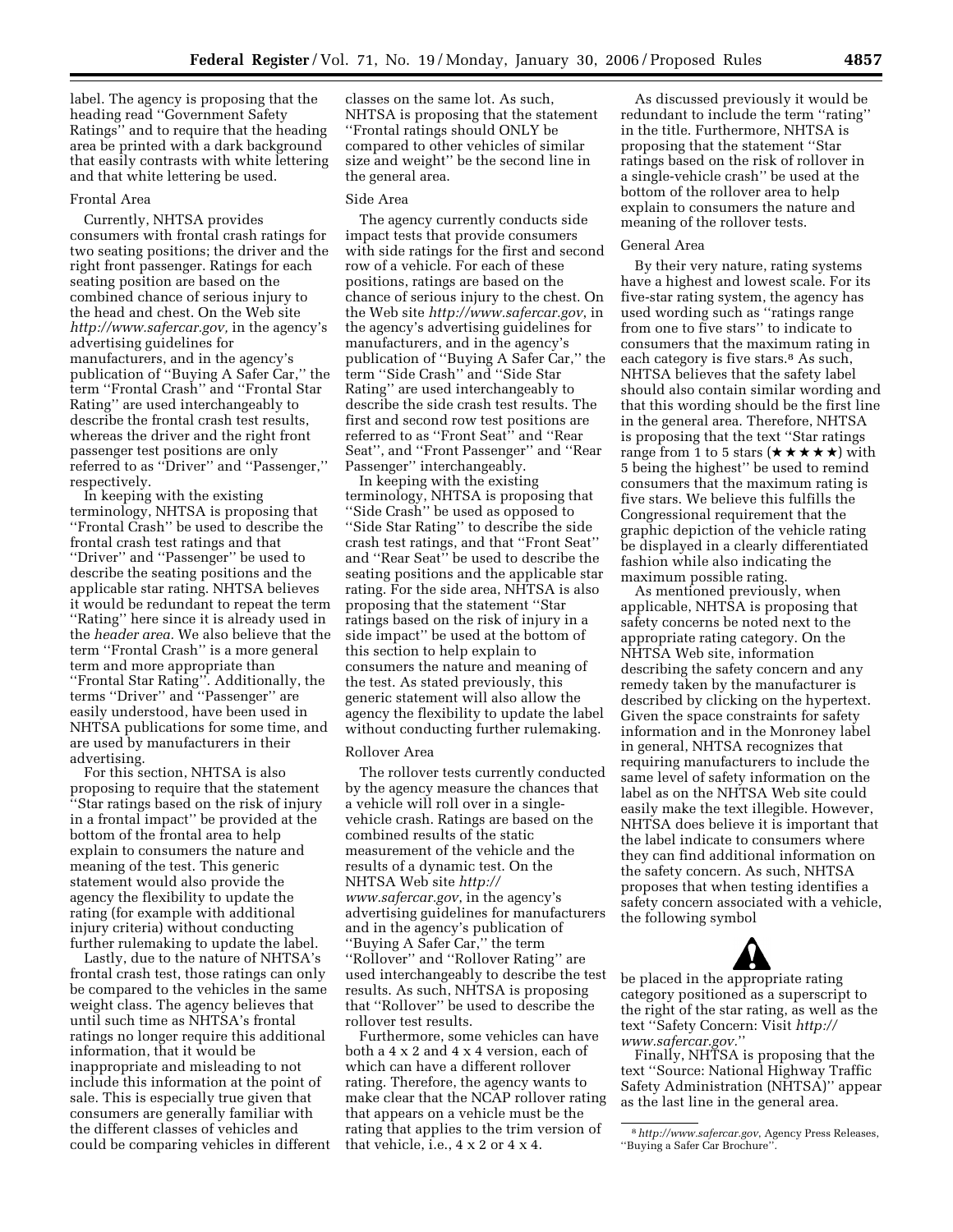NHTSA believes that placing this statement at the bottom of the general area would give consumers the added confidence that manufacturers are not supplying the ratings and that the ratings are from a government agency.

## Footer Area

A footer area would help consumers identify the agency's Web site where additional NHTSA safety information can be found. The agency is proposing that the heading read ''VISIT www.safercar.gov'' and that the footer area be printed with a dark background that easily contrasts with white lettering. This also would fulfill the mandate from Congress that the label contain reference to *http:// www.safercar.gov* and additional vehicle safety resources, as the Web site provides other safety information.

#### *E. Notification*

In June of each year, NHTSA collects vehicle information from vehicle manufacturers to help the agency identify new vehicle models and redesigns, as well as which vehicles are carry-over models.9 Once the agency performs its analysis of the information provided, the carry-over models, new models not being tested, and new models to be tested are then posted to the agency's Web site *http:// www.safercar.gov.*10 The agency also sends a letter to each manufacturer indicating which models are selected for NCAP testing.

The agency plans to maintain this current process. However, in addition to the letter sent to manufacturers indicating which models have been selected for testing, the agency now plans to send a separate letter to officially inform each manufacturer which models the agency has determined to be a carry-over and their NCAP star rating(s). NHTSA plans to provide these letters to the manufacturers as soon as a determination is made regarding the status of vehicles (carryover or noncarryover) to ensure that the manufacturers can place NCAP star ratings on these models as soon as they begin the new year of production.

For newly tested vehicles, the agency will maintain its current quality control process and posting of results to the Web site. Once NHTSA has completed the quality control process, the agency

plans to send a letter to the manufacturer of the tested vehicle, informing them of the rating that has been given to the vehicle. This letter will also inform the manufacturer the agency's determination as to which trim lines and corporate twins the ratings will be applied.<sup>11</sup>

## *F. Timing*

In order for this labeling program to be effective and to provide timely NCAP information to consumers, vehicles should have their ratings displayed as soon as possible. Therefore, the agency is proposing to require vehicle manufacturers to place the NCAP ratings on the Monroney label of new vehicles manufactured 30 days or more after receipt of NHTSA notification of the test results. The agency believes that this is a reasonable time frame since the Monroney label will already have a section for the NCAP star rating (whether or not the vehicle has been rated). The only change that would need to be made on the label is placing the number of stars and safety concern (if applicable) that the vehicle received in the appropriate section. Consequently, the agency has tentatively concluded that 30 days after receipt of NHTSA notification is a sufficient amount of time for the manufacturer to begin labeling new vehicles, but requests specific comment on this issue.

NHTSA is not proposing to require manufacturers to reprint Monroney labels for vehicles that were produced prior to agency notification; the vehicles that are required to have the NCAP star rating will be determined by the vehicle manufacturing date. NHTSA has tentatively determined that the cost and burden on manufacturers of such a requirement would have little benefit in a large number of cases. This is especially true since some vehicles would have already been sold. However, under our proposal, we would allow manufacturers to voluntarily re-label vehicles, should they choose, by replacing the entire Monroney label (not just the section with the NCAP information).

Despite providing information on a significant portion of vehicles in the U.S. fleet, the agency does not rate every single vehicle nor is it able to retest vehicles that have undergone a significant safety improvement during the model year. Therefore, in 1987, the agency published a notice establishing

an optional test program.12 The optional program serves to provide consumers with up-to-date safety information on new vehicles that have undergone a mid-model year production change, models with optional safety equipment that the agency had not selected for testing, or a make and model not selected for testing by the agency. The optional NCAP operates according to the same guidelines and procedures as the regular NCAP. To qualify for the optional NCAP, the manufacturer must submit evidence that a significant safety change has been made, and then the optional test must be approved by NHTSA.

Every year, a number of tests are conducted under this program, with many being mid-model year safety changes. For those vehicles that fall into this category, and whose ratings may no longer be accurate (because the production change has occurred prior to NHTSA granting the request), the agency is proposing that when the agency grants an optional NCAP request, a manufacturer may immediately begin to label those changed vehicles as ''Not Rated.'' Upon completion of the optional NCAP quality control, the manufacturer would be notified of the results and then be required to display the ratings on the Monroney Label.

#### **III. Rulemaking Analyses and Notices**

# *A. Executive Order 12866 and DOT Regulatory Policies and Procedures*

NHTSA has considered the impact of this proposed rule under Executive Order 12866 and the Department of Transportation's regulatory policies and procedures. This rulemaking document was not reviewed under E.O. 12866, ''Regulatory Planning and Review.'' This action has been determined to be ''non-significant'' under the Department of Transportation's regulatory policies and procedures. The agency concludes that if this rule were made final, the impacts of the amendments would be so minimal that preparation of a full regulatory evaluation is not required.

This NPRM proposes a regulation to implement a statutory requirement for manufacturers to add NCAP rating information to the existing Monroney label. We have considered and concluded that the one-time design cost, the cost of redesign to replace ''Not Rated'' with stars each time a vehicle is rated, and the increase in cost of adding the NCAP safety information to the existing Monroney label all to be minor.

<sup>9</sup>Carry-over models are vehicles that have been tested under the NCAP in previous years, and whose design has not changed, therefore retaining the previous safety rating.

<sup>10</sup>Through carry-over and new testing, NCAP provides ratings for about 80 percent of the vehicle fleet each year.

<sup>&</sup>lt;sup>11</sup>This determination will be based on the information submitted to the agency as part of its annual collection of information.

<sup>12</sup> Initial criteria published on August 21, 1987 (52 FR 31691), and then revised on February 5, 1988 (53 FR 3479).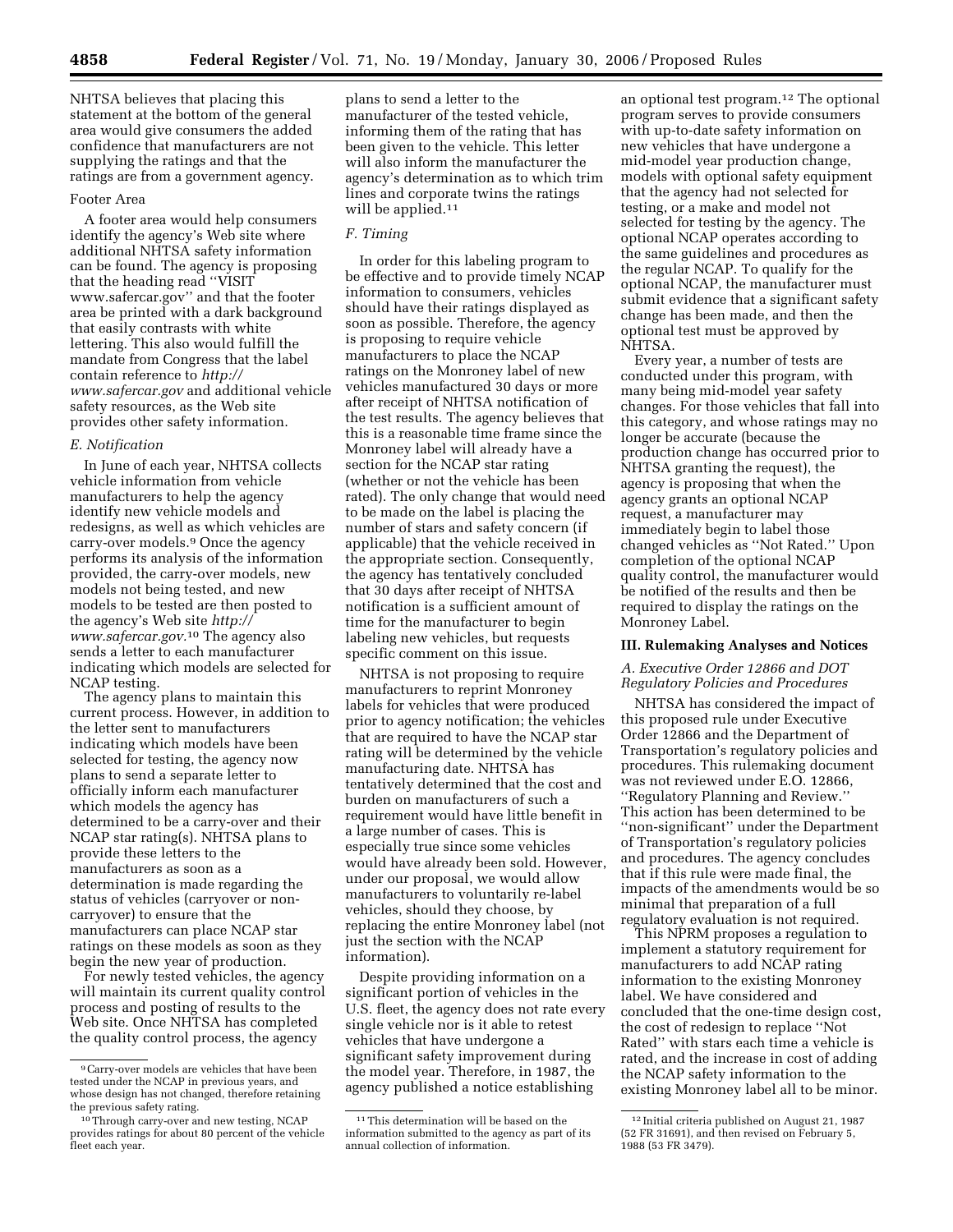No other NCAP procedures would be modified as a result of this rulemaking.

We estimate that the cost of a label about this size would be \$0.08 to \$0.14 per vehicle (in 2004 dollars). This assumes that the size of the Monroney label is made larger to include this information. If the label is kept the same size and this information is just added to the label, the cost would be about \$0.01 per vehicle. In either case, the costs are considered minimal.

#### *B. Regulatory Flexibility Act*

Pursuant to the Regulatory Flexibility Act (5 U.S.C. 601 et seq., as amended by the Small Business Regulatory Enforcement Fairness Act (SBREFA) of 1996), whenever an agency is required to publish a notice of rulemaking for any proposed or final rule, it must prepare and make available for public comment a regulatory flexibility analysis that describes the effect of the rule on small entities (i.e., small businesses, small organizations, and small governmental jurisdictions). The Small Business Administration's regulations at 13 CFR part 121 define a small business, in part, as a business entity ''which operates primarily within the United States.'' (13 CFR 121.105(a)). No regulatory flexibility analysis is required if the head of an agency certifies the rule will not have a significant economic impact on a substantial number of small entities. SBREFA amended the Regulatory Flexibility Act to require Federal agencies to provide a statement of the factual basis for certifying that a rule will not have a significant economic impact on a substantial number of small entities.

NHTSA has considered the effects of this proposed rule under the Regulatory Flexibility Act. There are four small motor vehicle manufacturers in the United States building vehicles that would be affected by this rule. I certify that this proposed rule would not have a significant economic impact on a substantial number of small entities. The rationale for this certification is that we do not believe that this proposal adds a significant economic cost (estimated to be less than \$0.15 per vehicle) to a motor vehicle.

#### *C. Paperwork Reduction Act*

Under the Paperwork Reduction Act of 1995 (44 U.S.C. 3501 et seq.) (PRA), a person is not required to respond to a collection of information by a Federal agency unless the collection displays a valid OMB control number. For the following reasons, NHTSA concludes that if made final, this rulemaking would not impose any new collection of

information requirements for which a 5 CFR part 1320 clearance must be obtained. As earlier described, this rule, if made final, would require vehicle manufacturers to include on Monroney labels, the safety rating information published by NCAP. This NPRM proposes how NHTSA will describe the appearance of the label, and specify to the manufacturers, in both individual letters to the manufacturers and on NHTSA's NCAP Web site (*http:// www.safercar.gov*) the information specific to a particular motor vehicle model and make that the vehicle manufacturer must put on the Monroney label.

Because, if this rule is made final, NHTSA will specify the format of the label, and the information each manufacturer must include on the Monroney label, this ''collection of information'' falls within the exception described in 5 CFR 1320.3(c)(2) which states in part: ''The public disclosure of information originally supplied by the Federal government to the recipient for the purpose of disclosure to the public is not included within this definition.''

NCAP ratings are created by NHTSA. This rule, if made final, would require vehicle manufacturers to take NHTSA's NCAP ratings (which NHTSA will supply to each manufacturer) and report them on Monroney labels, thus disclosing them to potential customers (i.e., the public). For this reason, this proposed rule, if made final, would impose a ''collection of information'' requirement for which 5 CFR part 1320 approval need not be obtained.

#### *D. National Environmental Policy Act*

NHTSA has analyzed this proposed rule for the purposes of the National Environmental Policy Act and has determined that if made final, the rule will not have any significant impact on the quality of the human environment.

#### *E. Executive Order 13132 (Federalism)*

Executive Order 13132 requires NHTSA to develop a process to ensure ''meaningful and timely input by State and local officials in the development of regulatory policies that have federalism implications.'' ''Policies that have federalism implications'' is defined in the Executive Order to include regulations that have ''substantial direct effects on the States, on the relationship between the national government and the States, or on the distribution of power and responsibilities among the various levels of government.'' Under Executive Order 13132, the agency may not issue a regulation with Federalism implications, that imposes substantial direct compliance costs, and that is not

required by statute, unless the Federal government provides the funds necessary to pay the direct compliance costs incurred by State and local governments, the agency consults with State and local governments, or the agency consults with State and local officials early in the process of developing the proposed regulation. NHTSA also may not issue a regulation with Federalism implications and that preempts State law unless the agency consults with State and local officials early in the process of developing the proposed regulation.

The agency has analyzed this proposed rule in accordance with the principles and criteria contained in Executive Order 13132 and has determined that it does not have sufficient federalism implications to warrant consultation with State and local officials or the preparation of a federalism summary impact statement. If made final, this rule will have no substantial effects on the States, on the current Federal-State relationship, or on the current distribution of power and responsibilities among the various local officials.

### *F. Civil Justice Reform*

This proposed rule will not have any retroactive effect. Parties are not required to exhaust administrative remedies before filing suit in court.

# *G. National Technology Transfer and Advancement Act*

Section 12(d) of the National Technology Transfer and Advancement Act of 1995 (NTTAA), Public Law 104– 113, section 12(d) (15 U.S.C. 272) directs us to use voluntary consensus standards in regulatory activities unless doing so would be inconsistent with applicable law or otherwise impractical. Voluntary consensus standards are technical standards (e.g., materials specifications, test methods, sampling procedures, and business practices) that are developed or adopted by voluntary consensus standards bodies, such as the Society of Automotive Engineers (SAE). The agency searched for, but did not find any voluntary consensus standards relevant to this proposed rule.

#### *H. Unfunded Mandates Reform Act*

This proposed rule will not impose any unfunded mandates under the Unfunded Mandates Reform Act of 1995. This rule will not result in costs of \$100 million or more to either State, local, or tribal governments, in the aggregate, or to the private sector. Thus, this rule is not subject to the requirements of sections 202 and 205 of the UMRA.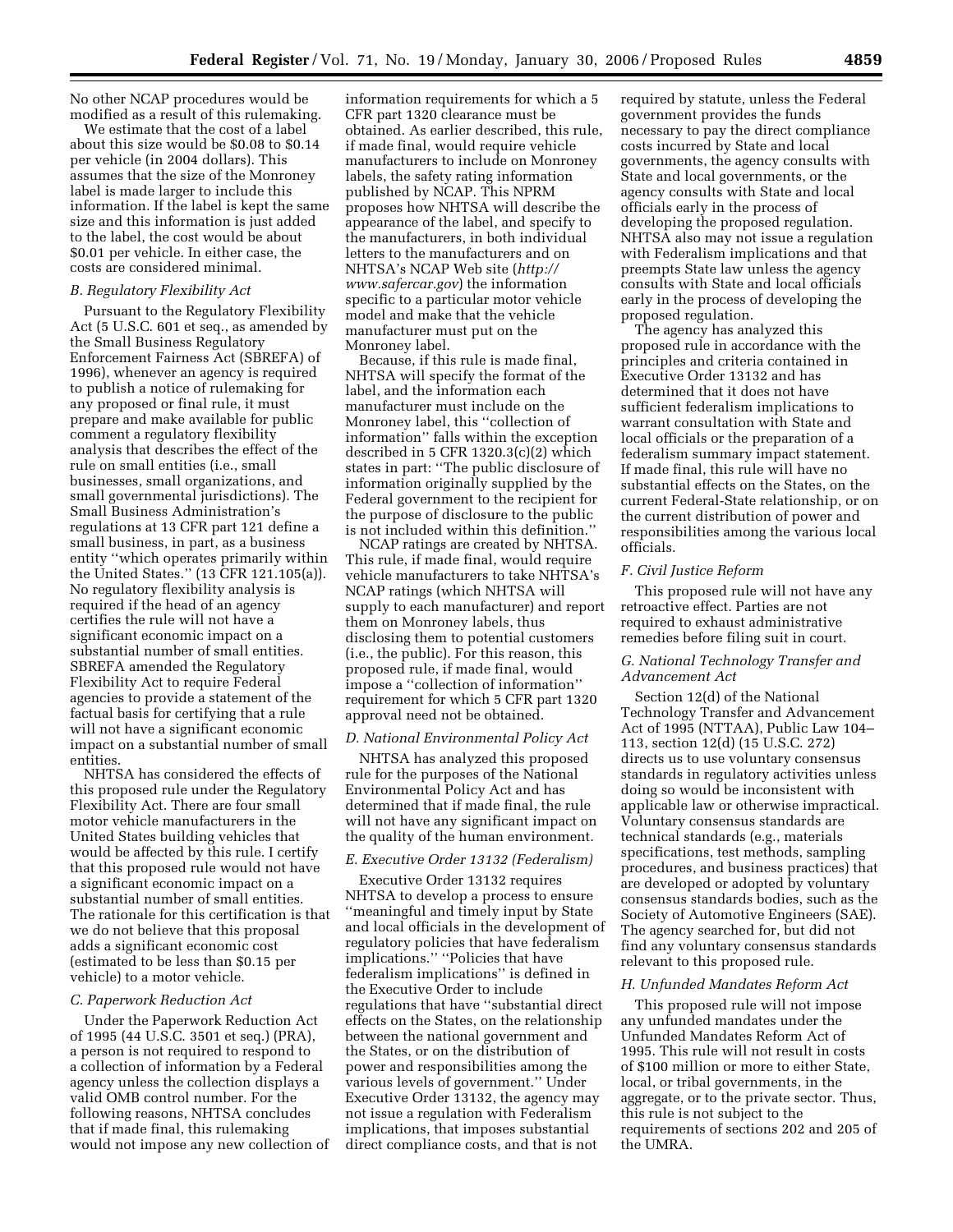# *I. Plain Language*

Executive Order 12866 requires each agency to write all rules in plain language. Application of the principles of plain language includes consideration of the following questions:

• Have we organized the material to suit the public's needs?

• Are the requirements in the rule clearly stated?

• Does the rule contain technical language or jargon that is not clear?

• Would a different format (grouping and order of sections, use of headings, paragraphing) make the rule easier to understand?

• Would more (but shorter) sections be better?

• Could we improve clarity by adding tables, lists, or diagrams?

• What else could we do to make this rulemaking easier to understand?

If you have any responses to these questions, please include them in your comments on this NPRM.

## *J. Privacy Act Statement*

Anyone is able to search the electronic form of all comments or petitions received into any of our dockets by the name of the individual submitting the comment (or signing the comment, if submitted on behalf of an association, business, labor union, etc.). You may review DOT's complete Privacy Act Statement in the **Federal Register** published on April 11, 2000 (Volume 65, Number 70; Pages 19477– 78) or you may visit *http://dms.dot.gov*.

#### **IV. Public Comment**

Comments are sought on the proposed requirements discussed herein and not on the usefulness of such a labeling requirement. To facilitate analysis of the comments, it is requested that responses be organized by the requirements listed above. Suggestions for additional requirements are also sought. NHTSA will consider all comments and suggestions in deciding what changes, if any, should be made to the label. Given the timeframe, NHTSA would request that other suggestions include any available data and supporting rationale, and research needed to implement them to assist the agency in evaluating their merit.

#### *How Do I Prepare and Submit Comments?*

Your comments must be written and in English. To ensure that your comments are correctly filed in the Docket, please include the docket number of this document in your comments.

Your comments must be no longer than 15 pages long (49 CFR 553.21). We establish this limit to encourage the preparation of comments in a concise fashion. However, you may attach necessary additional documents to your comments. There is no limit to the length of the attachments.

Please submit two copies of your comments, including the attachments, to Docket Management at the address given at the beginning of this document under **ADDRESSES.** 

## *How Can I Be Sure That My Comments Were Received?*

If you wish Docket Management to notify you upon its receipt of your comments, enclose a self-addressed, stamped postcard in the envelope containing your comments. Upon receiving your comments, Docket Management will return the postcard by mail.

## *How Do I Submit Confidential Business Information?*

If you wish to submit any information under a claim of confidentiality, you should submit three copies of your complete submission, including the information you claim to be confidential business information, to the Chief Counsel, NHTSA, at the address given under **FOR FURTHER INFORMATION CONTACT**. This submission must include the information that you are claiming to be private; that is, confidential business information. In addition, you should submit two copies, from which you have deleted the claimed confidential business information, to Docket Management at the address given above under **ADDRESSES.** When you send a comment containing information claimed to be confidential business information, you should include a cover letter setting forth the information specified in our confidential business information regulation (49 CFR part 512).

# *Will the Agency Consider Late Comments?*

We will consider all comments that are received by Docket Management before the close of business on the comment closing date indicated above under **DATES**. To the extent possible, we will also consider comments that Docket Management receives after that date. If Docket Management receives a comment too late for us to consider in developing a proposal concerning this label, we will consider that comment as an informal suggestion for future rulemaking action.

# *How Can I Read Comments Submitted by Other People?*

Anyone is able to search the electronic form of all comments received into any of our dockets by the name of the individual submitting the comment (or signing the comment, if submitted on behalf of an association, business, labor union, etc.). You may review DOT's complete Privacy Act Statement in the **Federal Register**  published on April 11, 2000 (Volume 65, Number 70; Pages 19477–78) or you may visit *http://dms.dot.gov*.

You may read the comments received by Docket Management at the address given above under **ADDRESSES.** The hours of the Docket are indicated above in the same location.

You may also review the comments on the Internet. To access the comments on the Internet, take the following steps:

1. Go to the Docket Management System (DMS) Web page of the Department of Transportation (*http:// dms.dot.gov/*).

2. On that page, click on ''Search.''

3. On the next page (*http:// dms.dot.gov/search/*), type in the fourdigit docket number shown at the beginning of this document. Example: If the docket number were ''NHTSA– 1998–1234,'' you would type ''1234.'' After typing the docket number, click on ''Search.''

4. On the next page, which contains docket summary information for the docket you selected, click on the desired comments. You can download the comments.

Please note that even after the comment closing date we will continue to file relevant information in the Docket as it becomes available. Further, some people may submit late comments. Accordingly, we recommend that you periodically check the Docket for new material.

## **V. Proposed Regulatory Text**

#### **List of Subjects in 49 CFR Part 575**

Consumer protection, Motor vehicle safety, Reporting and recordkeeping requirements, Tires.

In consideration of the foregoing, 49 CFR part 575 would be amended to read as follows:

# **PART 575—CONSUMER INFORMATION**

1. The authority citation for part 575 would be revised to read as follows:

**Authority:** 49 U.S.C. 32302, 30111, 30115, 30117, 30166, and 30168, P.L. 104–414, 114 Stat. 1800, P.L. 109–59, 119 Stat. 1144, 15 U.S.C. 1232(g); delegation of authority at 49 CFR 1.50.

2. The heading for subpart A would be revised to read as follows: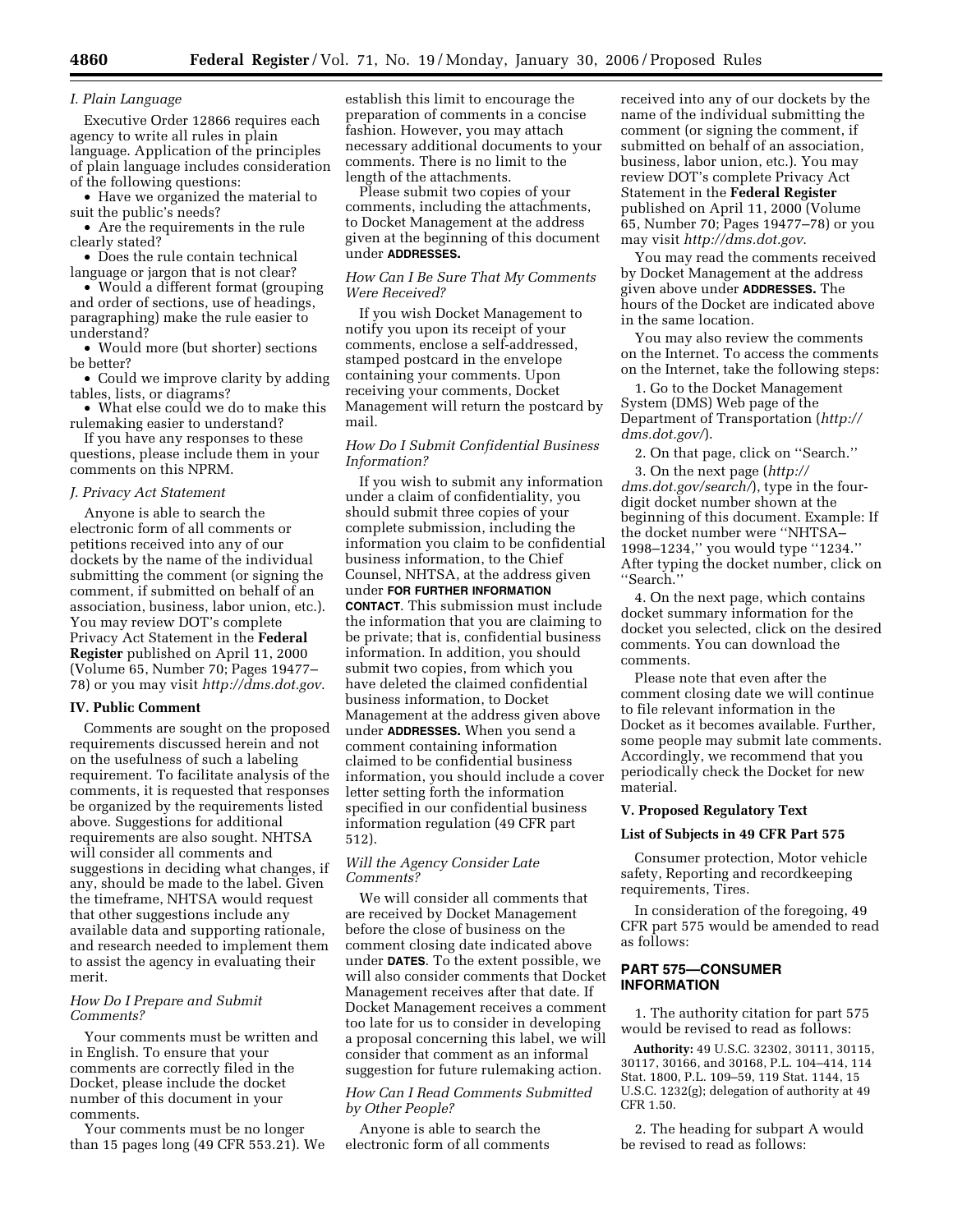## **Subpart A—Regulations Issued Under Section 112(d) of the National Traffic and Motor Vehicle Safety Act; General**

3. Subpart D would be added to read as follows:

# **Subpart D—Safe, Accountable, Flexible, Efficient Transportation Equity Act: A Legacy for Users (SAFETEA–LU); Consumer Information**

#### **§ 575.301 Vehicle Labeling of Safety Rating Information.**

(a) *Purpose and Scope.* The purpose of this section is to aid potential purchasers in the selection of new passenger motor vehicles by providing them with safety rating information developed by NHTSA in its New Car Assessment Program (NCAP) testing. Manufacturers of passenger motor vehicles described in paragraph (b) of this section are required to include this information on the Monroney label. Although NHTSA also makes the information available through means such as postings at *http:// www.safercar.gov* and *http:// www.nhtsa.dot.gov*, the additional Monroney label information is intended to provide consumers with relevant information at the point of sale.

(b) *Application.* This section applies to passenger cars, multipurpose passenger vehicles (sport utility vehicles and vans), and buses with a GVWR of 10,000 pounds or less manufactured on or after September 1, 2007.

(c) *Definitions.* 

The terms *bus, multipurpose passenger vehicle* and *passenger* car have the meanings assigned to them in 49 CFR part 571.3.

*Monroney label* means the label placed on new automobiles with the manufacturer's suggested retail price and other consumer information, as specified at 15 U.S.C. sections 1231– 1233.

*Safety rating label* means the label with NCAP safety rating information, as specified at 15 U.S.C. section 1232(g). The safety rating label is part of the Monroney label.

(d) *Required Label.* (1) Each vehicle to which this section applies must have a safety rating label as part of the Monroney label, which meets the requirements specified in paragraph (e) of this section and which conforms in format and sequence to the sample label depicted in Figure 1 of this section.

(2) The label must depict the star ratings for that vehicle as reported to the vehicle manufacturer by NHTSA.

(3) For vehicle tests for which NHTSA reports a safety concern as part of the star rating, the label must depict the

related symbol depicted in Figure 3 of this section and the wording ''Safety Concern: Visit *http://www.safercar.gov*  for more details.''

(4) Whenever NHTSA reports a new safety rating to a manufacturer, including any safety concerns, the manufacturer must include the new information on vehicles manufactured on or after the date 30 days after receipt by the manufacturer of the information.

(5) If the agency grants a request for an optional NCAP test, the manufacturer may depict the vehicle as untested for that particular test.

(6) The text ''Frontal Crash,'' ''Side Crash,'' ''Rollover,'' ''Driver,'' ''Passenger'', ''Front Seat'', ''Rear Seat'' and ''Not Rated,'' where applicable, the star graphic indicating each rating, as well as any text in the header and footer areas of the label must have a minimum font size of 12 point. All remaining text or symbols on the label including the star graphic specified in paragraph (d)(8)(ii) of this section, must have a minimum font size of 8 point.

(e) *Required information and format.*  (1) *Label Border.* The label must be surrounded by a solid dark line that is a minimum of 3 points in width.

(2) *Label Size and legibility.* The label must be presented in a legible, visible, and prominent fashion that covers at least 8 percent of the total area of the Monroney label or must cover an area with a minimum of  $4\frac{1}{2}$  inches in length and 31⁄2 inches in height on the Monroney label.

(3) *Heading Area.* The text must read ''Government Safety Ratings'' in boldface, capital letters that are in a font that easily contrasts with a dark background, and be centered over the entire top length of the label.

(4) *Frontal Crash Area.* (i) The frontal crash area must be placed below the heading area, and must be of a dark text against a light background. Both the driver and the right front passenger frontal crash test ratings must be displayed with the maximum star ratings achieved.

(ii) The text ''Frontal Crash'' must be in boldface, cover two lines, and must be aligned along the left side of the label.

(iii) The text ''Driver'' must be on the same line as the text ''Frontal Crash'' and must be aligned in the center of the label. The achieved star rating for ''Driver'' must be on the same line, aligned to the right of the label.

(iv) If NHTSA has not released the star rating for the ''Driver'' position, the text ''Not Rated'' must be used in boldface.

(v) The text ''Passenger'' must be on the same line as the text ''Frontal

Crash'', below the text ''Driver'', and aligned in the center of the label. The achieved star rating for ''Passenger'' must be on the same line, aligned to the right of the label.

(vi) If NHTSA has not released the star rating for ''Passenger'', the text ''Not Rated'' in boldface must be used.

(vii) The text: ''Star ratings based on the risk of injury in a frontal impact'' must be placed at the bottom of the frontal crash area.

(viii) ''Frontal ratings should ONLY be compared to other vehicles of similar size and weight.''

(5) *Side Crash Area.* (i) The side crash area must be below the frontal crash area, separated by a dark line that is a minimum of three points in width. The text must be dark against a light background. Both the driver and the rear seat passenger side crash test rating must be displayed with the maximum star rating achieved.

(ii) The text ''Side Crash'' must cover two lines, and be aligned along the left side of the label in boldface.

(iii) The text ''Front Seat'' must be on the same line as the text ''Side Crash'' and be aligned in the center of the label. The achieved star rating for ''Front Seat'' must be on the same line and aligned to the right of the label.

(iv) If NHTSA has not released the star rating for ''Front Seat'', the text ''Not Rated'' in boldface must be used.

(v) The text ''Rear Seat'' must be on the same line as the text ''Side Crash'', below the text ''Front Seat'', and aligned in the center of the label. The achieved star rating for ''Rear Seat'' must be on the same line, aligned to the right of the label.

(vi) If NHTSA has not released the star rating for ''Rear Seat'', the text ''Not Rated'' in boldface must be used.

(vii) The text: ''Star ratings based on the risk of injury in a side impact'' must be placed at the bottom of the side crash area.

(6) *Rollover Area.* (i) The rollover area must be below the side crash area, separated by a dark line that is a minimum of three points in width. The text must be dark against a light background. The rollover test rating must be displayed with the maximum star rating achieved.

(ii) The text ''Rollover'' must be aligned along the left side of the label in boldface. The achieved star rating must be on the same line, aligned to the right of the label.

(iii) If NHTSA has not tested the vehicle, the text ''Not Rated'' in boldface must be used.

(iv) The text: ''Star ratings based on the risk of rollover in a single vehicle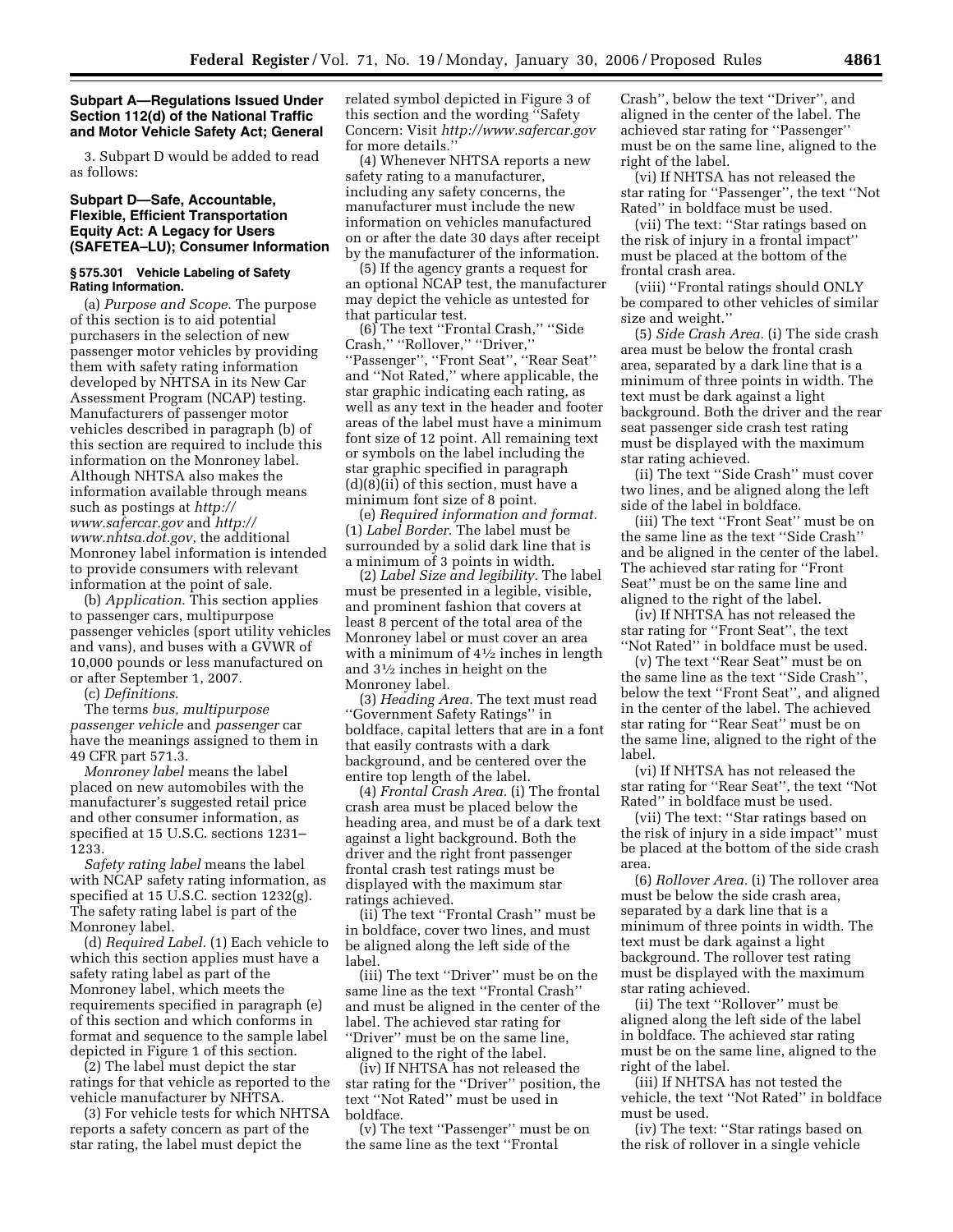crash'' must be placed at the bottom of the rollover area.

(7) *Graphics.* The star graphic is depicted in Figure 2 of this section and the safety concern graphic is depicted in Figure 3 of this section.

(8) *General Information.* (i) This information must be below the rollover area, separated by a black line that is a minimum of three points in width. The text must be dark against a light

background. The text must state the following, in the specified order: (ii) ''Star ratings range from 1 to 5

stars, with 5 stars being the highest.''

(iii) ''If there is a safety concern, provide the graphic in Figure 3 followed by the words ''Visit *www.safercar.gov*  for more details'

(iv) ''Source: National Highway Traffic Safety Administration (NHTSA)''.

(9) *Footer Area.* (i) The footer area must be below the rollover area,

separated by a black line that is a minimum of three points in width.

(ii) The footer area must be printed in a dark color that contrasts with the background of the label.

(iii) The footer area must contain the text: ''VISIT www.safercar.gov'' in boldface letters that are in white font.

(iv) The footer area must be centered over the entire bottom length of the label.

# Figure 1 to Sec. 575.301 Sample Label for Sec. 575.301

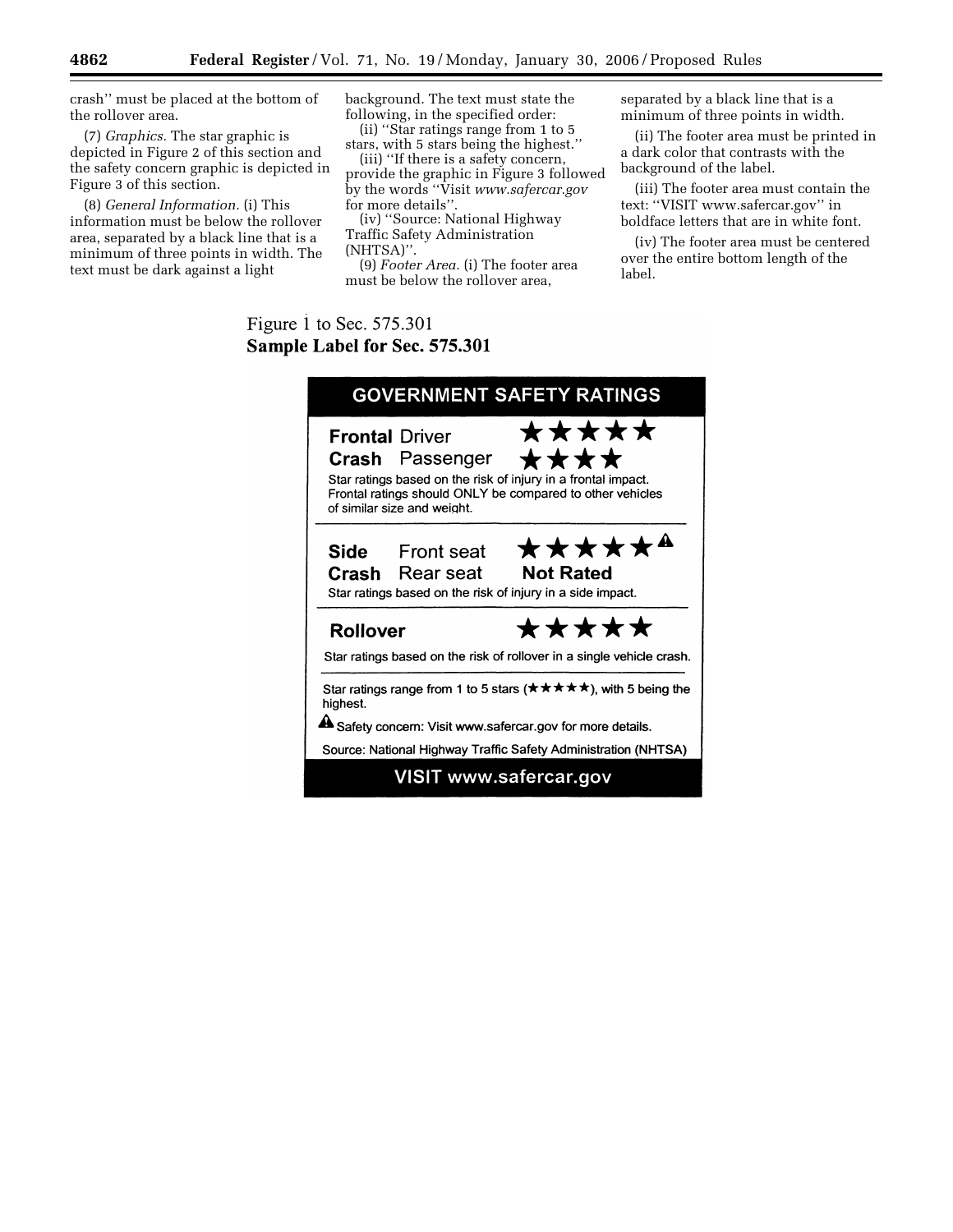Figure 2 to Sec. 575.301 **Sample Star Rating Graphic for Sec. 575.301** 



Figure 3 to Sec. 575.301 **Sample Safety Concern Graphic for Sec. 575.301** 



**Editorial Note:** The following appendices will not appear in the Code of Federal Regulations.

# **Appendix A—Relevant Statutory Language (For Explanatory Purposes— Not Part of the Proposed Regulatory Text)**

On August 10, 2005, the President of the United States signed H.R. 3 into law (SAFETEA–LU) which requires the Secretary of Transportation to issue regulations to ensure that the section's labeling requirements, which amend section 3 of the Automobile Information Disclosure (AID) Act (15 U.S.C. 1232), are implemented by September 1, 2007. These labeling requirements concern the safety rating information published by NHTSA's NCAP. Section 10307 reads as follows:

# **''AMENDMENT OF AUTOMOBILE INFORMATION DISCLOSURE ACT.**

(a) Safety Labeling Requirement—Section 3 of the Automobile Information Disclosure Act (15 U.S.C. 1232) is amended—

(1) by striking ''and'' after the semicolon in subsection (e);

(2) by inserting ''and'' after the semicolon in subsection  $(f)(3)$ ;

(3) by striking  $(3)$ ." in subsection  $(f)(4)$ and inserting "(3);"; and

(4) by adding at the end the following: (g) if one or more safety ratings for such automobile have been assigned and formally published or released by the National Highway Traffic Safety Administration under the New Car Assessment Program, information about safety ratings that—

(1) includes a graphic depiction of the number of stars, or other applicable rating, that corresponds to each such assigned safety rating displayed in a clearly differentiated

fashion indicating the maximum possible safety rating;

(2) refers to frontal impact crash tests, side impact crash tests, and rollover resistance tests (whether or not such automobile has been assigned a safety rating for such tests);

(3) contains information describing the nature and meaning of the crash test data presented and a reference to additional vehicle safety resources, including *http:// www.safecar.gov;* and

(4) is presented in a legible, visible, and prominent fashion and covers at least—

(A) 8 percent of the total area of the label; or

(B) an area with a minimum length of  $4\frac{1}{2}$ inches and a minimum height of 31⁄2 inches; and

(h) if an automobile has not been tested by the National Highway Traffic Safety Administration under the New Car Assessment Program, or safety ratings for such automobile have not been assigned in one or more rating categories, a statement to that effect.

(b) Regulations—The Secretary of Transportation shall issue regulations to ensure that the labeling requirements under subsections (g) and (h) of section 3 of the Automobile Information Disclosure Act, as added by subsection (a), are implemented by September 1, 2007.''

# **Appendix B—Background Information About NCAP (For Explanatory Purposes, Not Part of the Proposed Regulatory Text)**

Both the frontal and side NCAP test programs are based on FMVSS No. 208 and No. 214 respectively. For FMVSS No. 208 the weight limit is a GVWR of 8,500 lbs. and for FMVSS No. 214 that weight limit is a GVWR of 6,000 lbs. Additionally, these standards

apply to passenger vehicles, sport utility vehicles (SUV's), vans, and pickups. For rollover, there is no associated FMVSS and the agency established in its final decision notice establishing the program, that it has the ability to test vehicles with a GVWR of up to 10,000 lbs.

Many vehicle manufacturers offer optional equipment, like side air bags and electronic stability control, on their vehicles that could affect the vehicles' test results. Similarly, the agency recognizes that many vehicles come in two-door or four-door versions, and/or 4x4 or 4x2 version. Pickup trucks are also often available in regular cab, extended cab, and four-door cab versions. To alleviate test burden, the agency tests 4x2 pickup trucks and 4x4 sport utility vehicles in the frontal and side NCAP tests. These ratings are then applicable to all versions of 4x4 pickup trucks and 4x2 sport utility vehicles respectively. For rollover, both 4x4 and 4x2 pickups and sport utility vehicles are tested due to the differences in performance in rollover NCAP. Under most circumstances, only extended cab pickup trucks are tested. The resulting ratings are applied to regular cab and four-door pickup trucks as well.

Manufacturers will always have an opportunity to provide data showing that the 4x2/4x4, or the regular cab/extended cab models perform differently. Optional tests on these vehicles will then be available to the manufacturers who wish to perform them. For both the crash and rollover programs, the agency will consider 2- and 4-door models to be separate vehicles unless the manufacturer provides data showing that the two perform the same.